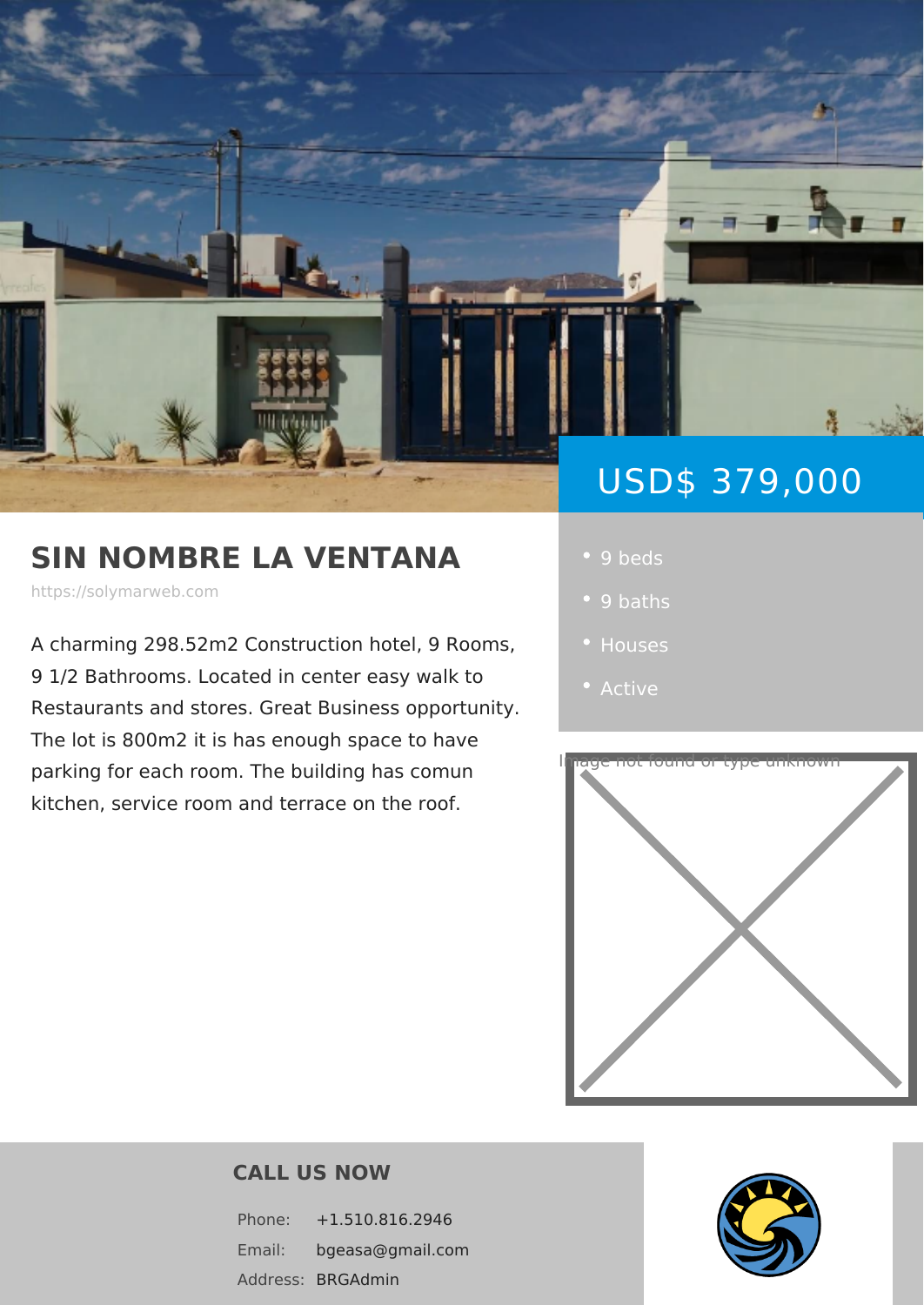## **PROPERTY FEATURES**

**Decks/Patios SqFt:** 5395.92 **Decks/Patios M2:** 501.48 m² **Devices: Water Heater: Tank <b>Connectivity: TV:** Antenna **Electricity: CFE Water: Muni Furniture:** Unfurnished **Appliances:** Refrigerator **Sewage:** Septic

**Primary View: Ocean <b>Secondary View:** Mountain **Devices:** Ceiling Fans **Devices: Air Conditioning:** Central

# **LOCATION DETAILS**

| <b>Zone:</b> La Paz          | <b>Subdivision:</b> La Ventana        |
|------------------------------|---------------------------------------|
| <b>Community:</b> La Ventana | <b>Road Type: Dirt Not Maintained</b> |

### **PROPERTY DETAILS**

| <b>Total SgFt: 8608.00</b>              | <b>Total M2:</b> 800.00 $m^2$        |
|-----------------------------------------|--------------------------------------|
| Lot M2: $800.00 \text{ m}^2$            | <b>Lot Dimensions: 20*40</b>         |
| Financing: Cash/Efectivo                | <b>Seller Financing Offered?: No</b> |
| <b>AC SqFt: 3212.08</b>                 | AC M2: 298.52 $m2$                   |
| <b>How to Show:</b> By Appointment Only |                                      |

Fence / Wall

**CALL US NOW**

Phone: +1.510.816.2946 Email: bgeasa@gmail.com Address: BRGAdmin